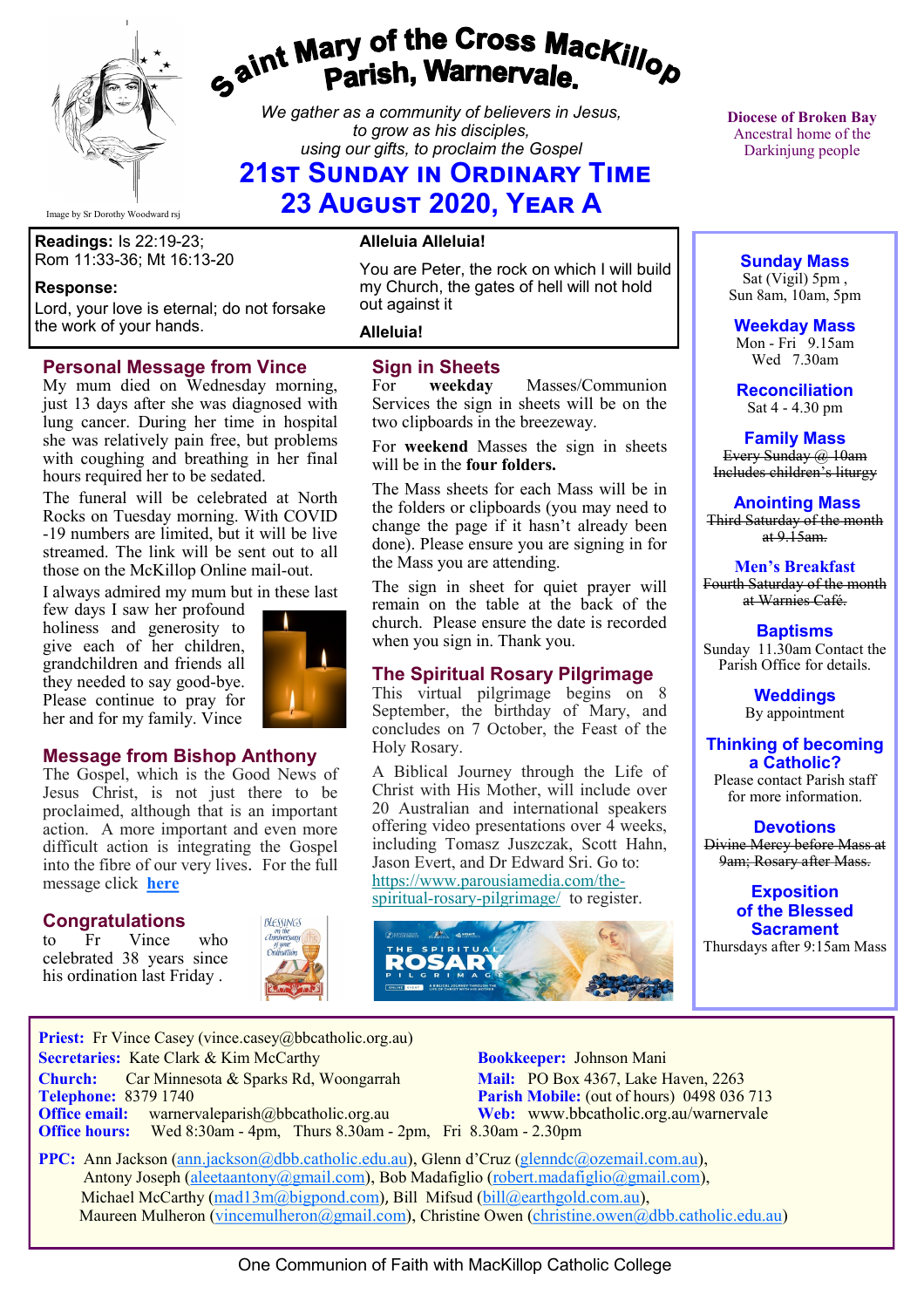#### **Return and Earn**

Thank you for your continued support!

**Please remember containers need to be empty of liquid; and not crushed or broken.** 

Please place glass in the crates.



**Cans and bottles must have 10c refund logo!** THANK YOU!

#### **Social Justice Wizards and Prophets**

Recent articles on *Laudato Si,* are sourced from EarthBeat, an activity of the National Catholic Reporter , U.S.A. Pope Francis talks about the tension between technological progress and human responsibility including the work of conscience. This has been described by one writer as the tension between wizards, who promote technological progress, and prophets, who are the voice of humanity's conscience. Within the conversation on environmental protection this tension is always present.

Pope Francis, says that we have to seek a balance between the two forces of technology and human flourishing, to "recover the values and the great goals swept away by our unrestrained delusions of grandeur". (#114).

Such a dilemma is presented by the use of nuclear power as a source of clean energy for the world. Whilst this is technological progress it cannot be adopted universally without necessary safeguards to protect humanity.

**Our next meeting is on 15 September at 2.30 pm. All are welcome.**

*Social Justice Committee* 

*Warnervale Catholic Church* **[www.marymackillopsocialjustice.word](http://www.marymackillopsocialjustice.wordpress.com) [press.com](http://www.marymackillopsocialjustice.wordpress.com)**

holic Social Just

#### **Coronavirus restrictions**

The number of people permitted to attend a church service has been **reduced to 100.**

**All other restrictions continue**, as in past weeks.

Please consider **wearing a mask** when visiting the church.

Click [here](https://bbcatholic.us8.list-manage.com/track/click?u=466af249e088db70ab864d088&id=d83b7dab6b&e=082a8c9b01) for the letter from the Vicar General and **[here](https://bbcatholic.us8.list-manage.com/track/click?u=466af249e088db70ab864d088&id=27ad78a1d8&e=082a8c9b01)** for the latest fact sheet from the Diocese.

#### **The Sacraments**

This course will continue on Monday  $23<sup>rd</sup>$  August 2020 at 10am and again at 7pm in the church.

This third sessions concerns the Eucharist, arguably the most important of the seven sacraments. The Vatican described it as 'the source and summit of our faith observance'.

Please bring a pencil and paper as time will be available at the end for questions and discussion.

You are very welcome to join us. If you have any questions contact Terry Pate 0408 973 316.

#### **Wearing masks**

The Premier and Chief medical officer have made a strong recommendation that we wear masks when attending places of worship. Please consider doing this when coming to the church to keep us all safe.

#### **Plenary Council Dates**

The Plenary Council has now been rescheduled to October 2021 and April 2022. The two assemblies for the Plenary Council of Australia will be held in Adelaide from 3-10 October 2021, and in Sydney from 4-9 July 2022.

The full media release is [available here.](https://bbcatholic.us8.list-manage.com/track/click?u=466af249e088db70ab864d088&id=237e3ae153&e=e312df0f80) Plenary Council 2020

#### **National Webinar: Knowing the Community Whom we are Called to Serve**

How well do we know the people who come to Mass? How well do we know those beyond the worshipping community? In our mission to share the Good News of Jesus Christ, we are called to engage with the hopes and struggles of those in our local context.

Hosted on the Zoom platform all clergy, Parish Pastoral Councils, Finance Committees and other parish leaders are encouraged to attend.

Date: Tuesday 25 August 2020 Time: 11am – 12pm Register at [https://bit.ly/](https://bbcatholic.us8.list-manage.com/track/click?u=466af249e088db70ab864d088&id=beb0e4343d&e=e312df0f80) [nationalwebinar\\_reg](https://bbcatholic.us8.list-manage.com/track/click?u=466af249e088db70ab864d088&id=beb0e4343d&e=e312df0f80)



#### **This weeK**

**Monday 24 Aug St Bartholomew**  9:15am Mass / Communion Service

**Tuesday 25 Aug**  9:15am Mass / Communion Service

**Wednesday 26 August** 7:30am Mass / Communion Service 9:15am Mass / Communion Service

**Thursday 27 Aug St Monica** 9:15am Mass / Communion Service

**Friday 28 August St Augustine**

9.15am Mass / Communion Service

#### **Saturday 29 August Passion of St John the Baptist**

4pm Reconciliation 5pm Mass

**Sunday 30 August** 8am Mass 10am Mass 11:30am Baptism 5pm Mass

## **First Communion 2020**

First Communion will be **celebrated** for those in Year 4 or older who have made their first Reconciliation in November this year.

**Enrolment forms** will be available through the College and the Parish Office before the end of Term 3.

**Classes** will begin at MacKillop in Term 4, with Sr Ji Ji teaching special classes to the Year 4 students. She will also run classes on two Sunday mornings in October for students at MacKillop who are not in Year 4 or who attend other schools. These dates and times are yet to be arranged. Much of the preparation may have to be done at home, with parents.

First Communion will be celebrated at **special Masses** at 2pm on Saturday Nov 7th and Sunday Nov 8th; and then at 2pm on the following weekend, Saturday Nov 14th and Sunday Nov  $15<sup>th</sup>$ . There will need to be a limit of guests for each child (possibly four people). Those who want to have more guests will need to arrange a weekday Mass (9.15am Monday to Friday; also 7.30am on Wednesday) with Fr Vince.

Please remember our sick: Terry Hardman, Mary Anne Larkin, Tracey Mulheron, Ursula Barker, Anna Savia, Helen Elliot, Peter Dormer, Sheila Lyons, Charlie Radford, Ray Slucher, Jimmy Casey, Jim Swanson.

Deceased: Maureen Casey (Fr Vince's Mum), Margot Beckett, Fred Butterfield, Darrell Travis, Dorothy McGinlay (Karen's mother), Graham Moulder, Brian Shanks, Mary Kelly, Anne Bonnici, Amanda Perriotte, Don Chapman, Therese Hardman, Paulo, Maureen Hassan, George and Annie Vassallo.



**Mass Intentions:** George Pantos, Peter & Frank Walsh, Rosemary and Noel Flowers, Sedicol, Medina, & Nacua families.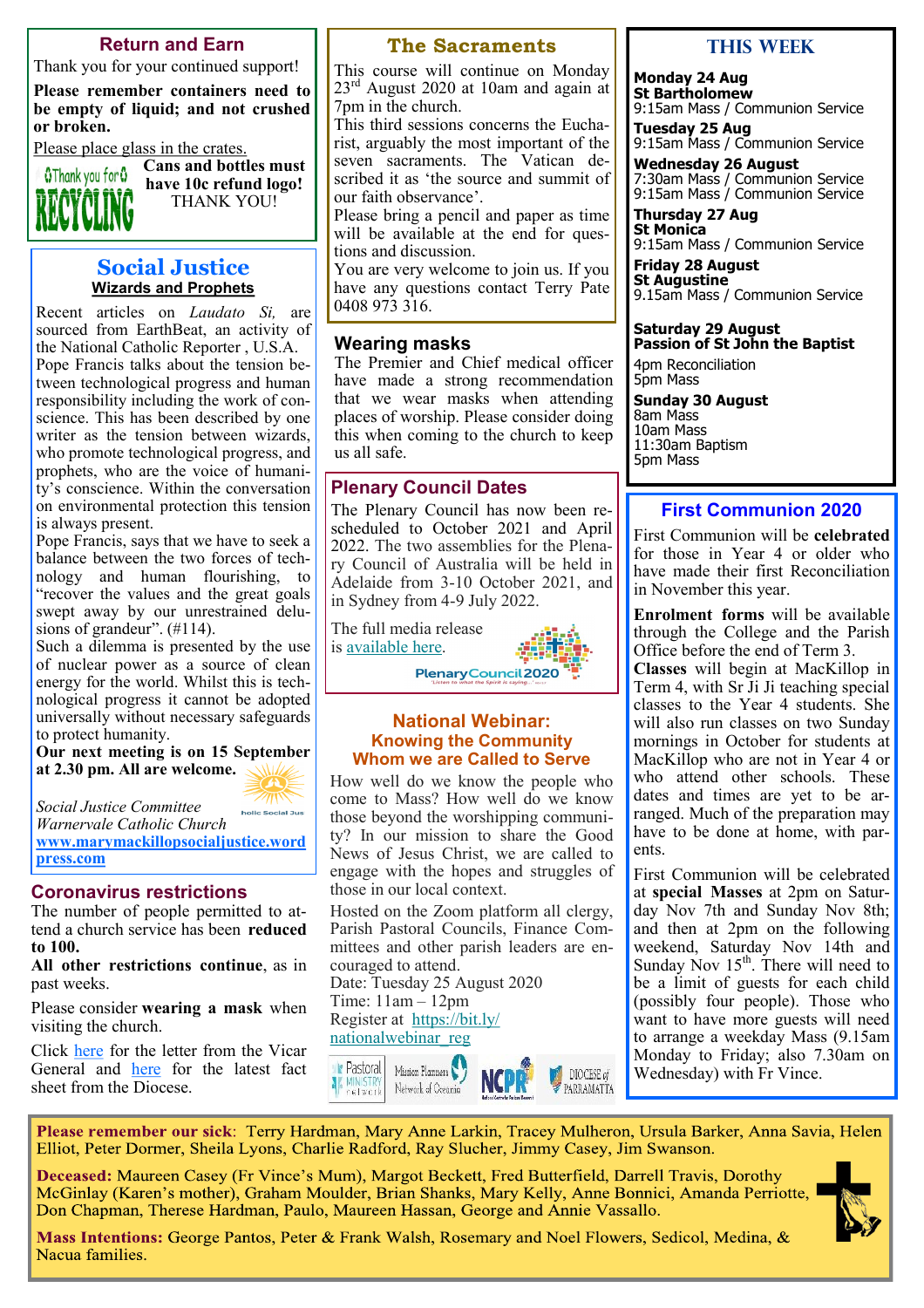# Readings at Mass

#### **First reading Is 22:19-23**

Thus says the Lord of hosts to Shebna, the master of the palace: I dismiss you from your office, I remove you from your post, and the same day I call on my servant Eliakim son of Hilkiah. I invest him with your robe, gird him with your sash, entrust him with your authority; and he shall be a father to the inhabitants of Jerusalem and to the House of Judah. I place the key of the House of David on his shoulder; should he open, no one shall close, should he close, no one shall open. I drive him like a peg into a firm place; he will become a throne of glory for his father's house.

The word of the Lord.

## **Responsorial Psalm Ps 137:1-3, 6, 8**

R Lord, your love is eternal; do not forsake the work of your hands.

I thank you, Lord, with all my heart, you have heard the words of my mouth. Before the angels I will bless you, I will adore before your holy temple R.

I thank you for your faithfulness and love which excel all we ever knew of you. On the day I called, you answered; you increased the strength of my soul R.

The Lord is high yet he looks on the lowly and the haughty he knows from afar. Your love, O Lord, is eternal, discard not the work of your hands R.